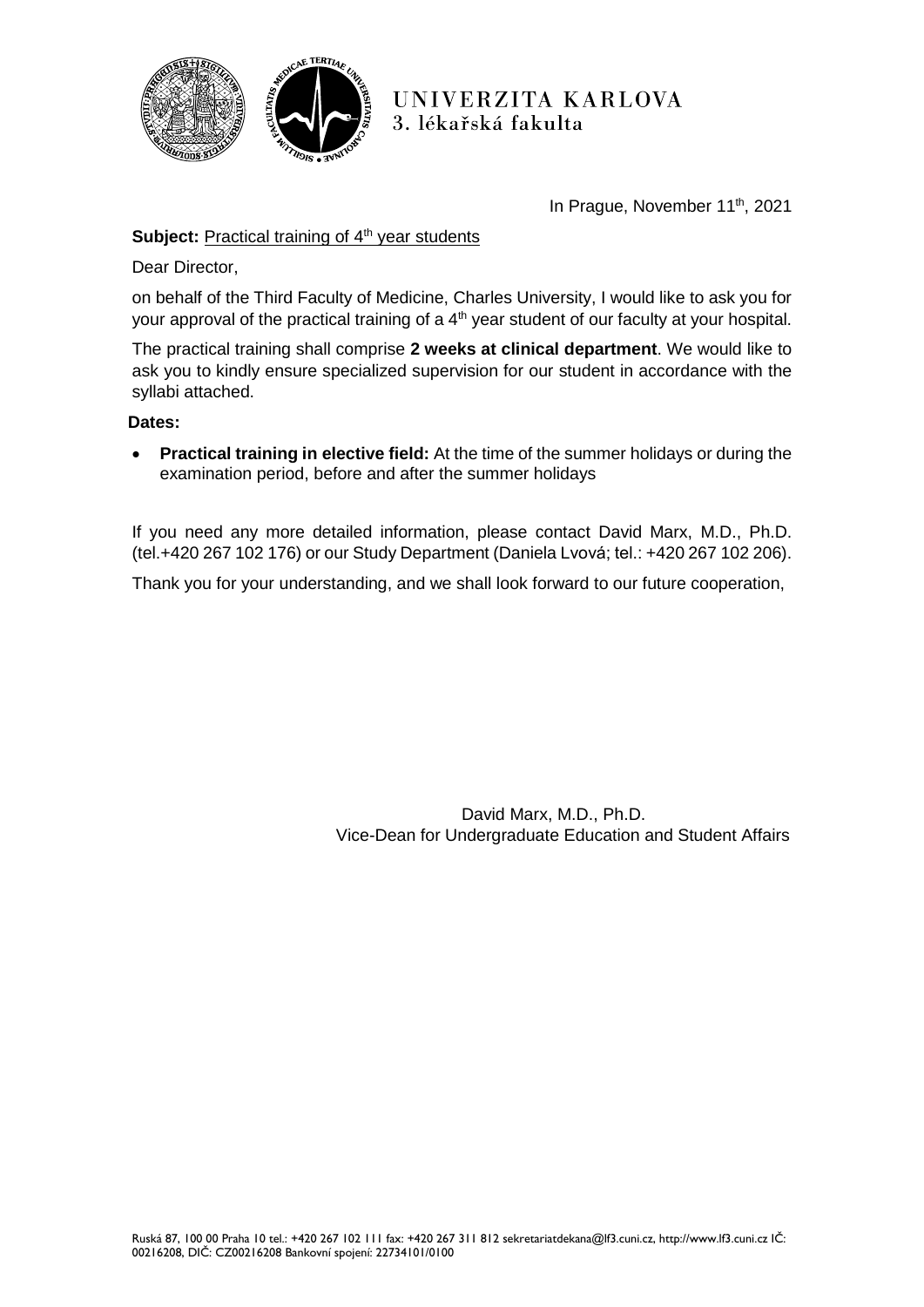

#### 4<sup>th</sup> **YEAR -STUDENT PRACTICAL TRAINING SYLLABUS for ……………………..**

*This syllabus is an integral part of the "Student Evaluation"*

**Practical training duration:** 2 weeks

## **Scope of practical training:**

The purpose of the practical training is to make the student familiar with operation of the bed ward of the hospital and with the duties of a junior physician at the given department.

Another purpose of the practical training is to acquire or deepen some clinical skills, examination and therapeutic techniques.

All tasks and procedures shall be performed by the students under medical supervision.

- Participation at outpatient offices (general, specialized)
- Participation at emergency duties based on local possibilities
- Participation at daily rounds
- Participation at the major / senior consultant's round
- Observing changes in patients' conditions: The School Clinical
	-
	- Laboratory
		- Using other assessment methods
- Participation at diagnostic and therapeutic procedures
- For surgery specializations: preoperational preparation for various surgeries and assistance at operating theatres or outpatient procedures
- Keeping medical documentation

### **Signature, stamp and date:**